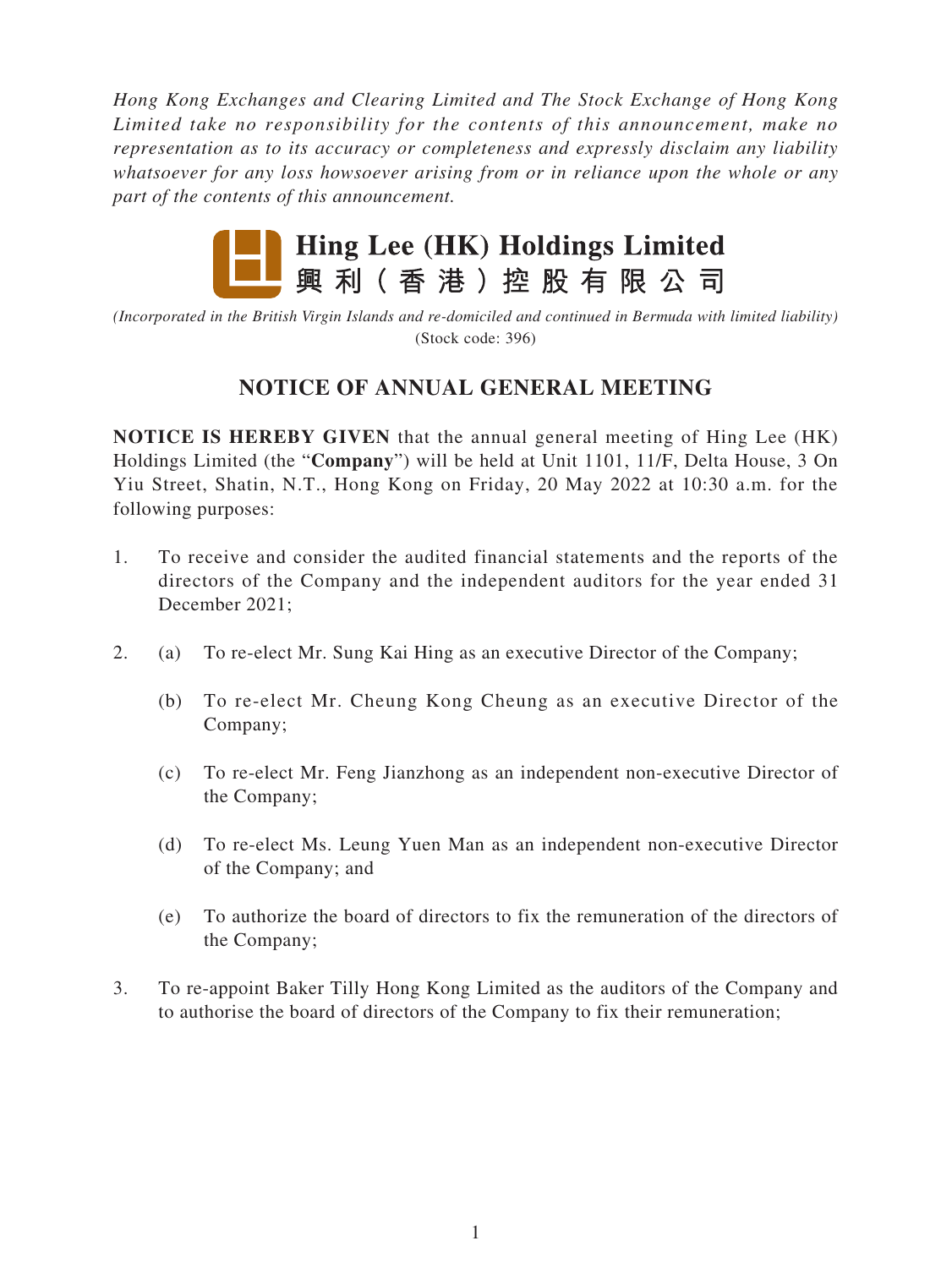## **ORDINARY RESOLUTIONS**

- 4. As special business, to consider and, if thought fit, pass with or without amendments, the following resolutions as ordinary resolutions of the Company:
	- (1) "**THAT**:
		- (a) subject to paragraph (b) of this resolution, the exercise by the directors of the Company during the Relevant Period (as hereinafter defined) of all the powers of the Company to repurchase shares issued by the Company on The Stock Exchange of Hong Kong Limited (the "**Stock Exchange**") or on any other stock exchange on which the shares of the Company may be listed and which is recognized by the Securities and Futures Commission of Hong Kong and the Stock Exchange for this purpose, subject to and in accordance with all applicable laws and/or requirements of the Stock Exchange or other applicable rules and regulations as amended from time to time, be and is hereby generally and unconditionally approved;
		- (b) the aggregate nominal amount of the share capital of the Company to be repurchased or agreed conditionally or unconditionally to be repurchased by the Company on the Stock Exchange or any other stock exchange recognised for this purpose by the Securities and Futures Commission of Hong Kong and the Stock Exchange pursuant to the approval in paragraph (a) of this resolution during the Relevant Period shall not exceed 10 per cent. of the aggregate nominal amount of the share capital of the Company in issue at the date of passing this resolution and the said approval shall be limited accordingly;
		- (c) subject to the passing of this resolution, any prior approvals of the kind referred to in paragraphs (a) and (b) above which had been granted to the directors of the Company and which are still in effect be and are hereby revoked; and
		- (d) for the purposes of this resolution, "**Relevant Period**" means the period from the date of passing this resolution until whichever is the earliest of:
			- (i) the conclusion of the next annual general meeting of the Company;
			- (ii) the expiration of the period within which the next annual general meeting of the Company is required by its Bye-Laws or any applicable laws of Bermuda to be held; and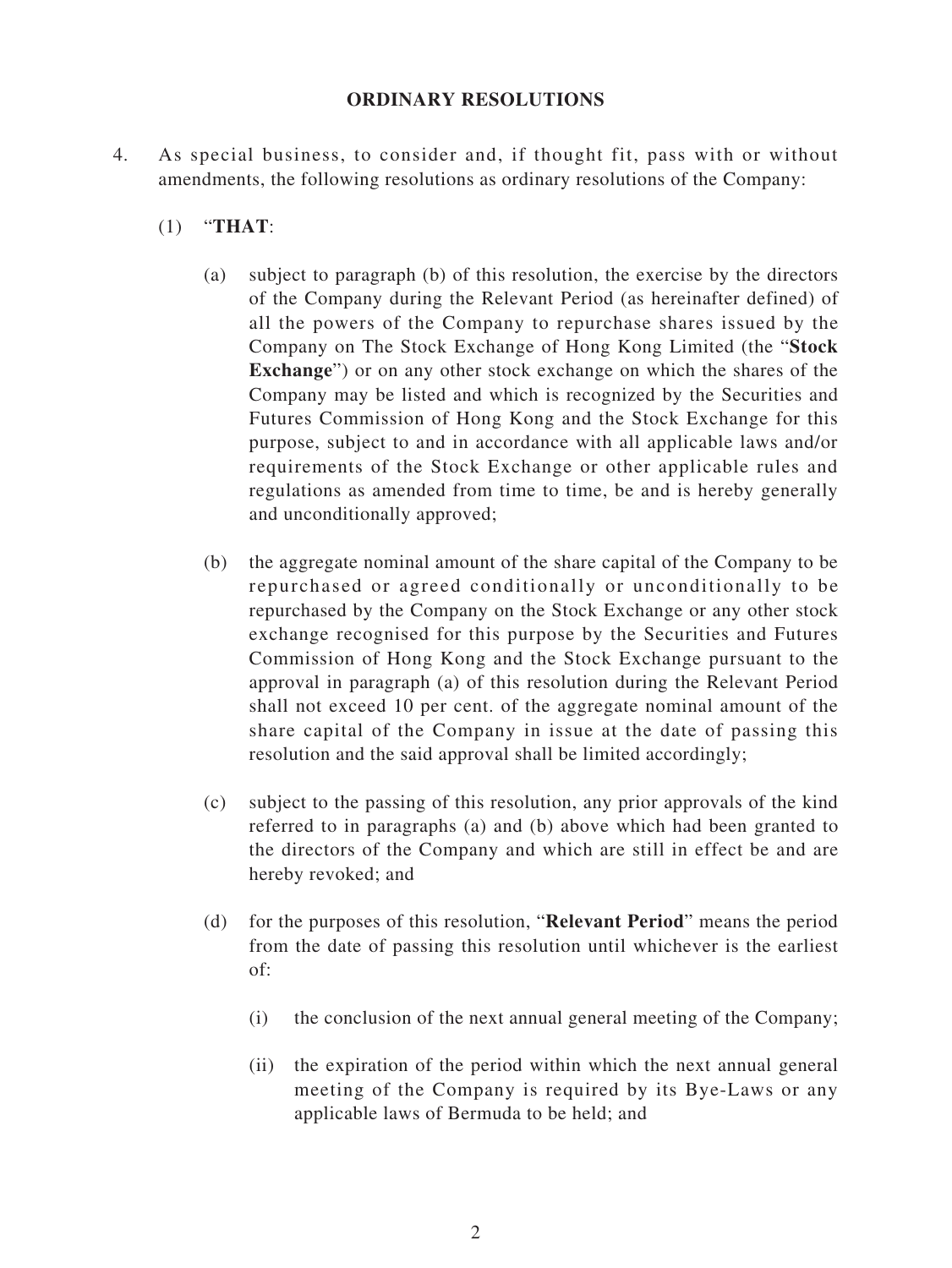- (iii) the revocation or variation of the authority given under this resolution by an ordinary resolution of the members of the Company in general meeting."
- (2) "**THAT**:
	- (a) subject to paragraphs (b) and (c) of this resolution, the exercise by the directors of the Company during the Relevant Period (as hereinafter defined) of all the powers of the Company to allot, issue and otherwise deal with additional shares in the capital of the Company and to make or grant offers, agreements, options or other securities which carry rights to subscribe for or are convertible into shares of the Company which might require the exercise of such powers be and is hereby generally and unconditionally approved;
	- (b) the approval in paragraph (a) of this resolution shall authorise the directors of the Company during the Relevant Period to make or grant offers, agreements, options or other securities which carry rights to subscribe for or are convertible into shares of the Company which might require the exercise of such power after the end of the Relevant Period;
	- (c) the aggregate nominal amount of share capital allotted or agreed conditionally or unconditionally to be allotted (whether pursuant to an option or otherwise) by the directors of the Company pursuant to the approval in paragraph (a) of this resolution, otherwise than pursuant to (i) a Rights Issue (as hereinafter defined); or (ii) the exercise of rights of subscription or conversion under the terms of any warrants or other securities issued by the Company carrying a right to subscribe for or purchase, or which are convertible into shares of the Company; or (iii) any grant or exercise of any rights under any Share Option Scheme (as hereinafter defined) of the Company; or (iv) any scrip dividend or other similar arrangement providing for the allotment of shares of the Company in lieu of the whole or part of a dividend on shares of the Company in accordance with the Bye-Laws of the Company; or (v) a specific authority granted by the shareholder of the Company in general meeting, shall not exceed the maximum of 20 per cent. of the aggregate nominal amount of the share capital of the Company in issue at the date of passing this resolution and the said approval shall be limited accordingly;
	- (d) subject to the passing of this resolution, any prior approvals of the kind referred to in paragraphs (a), (b) and (c) above which had been granted to the directors of the Company and which are still in effect be and are hereby revoked; and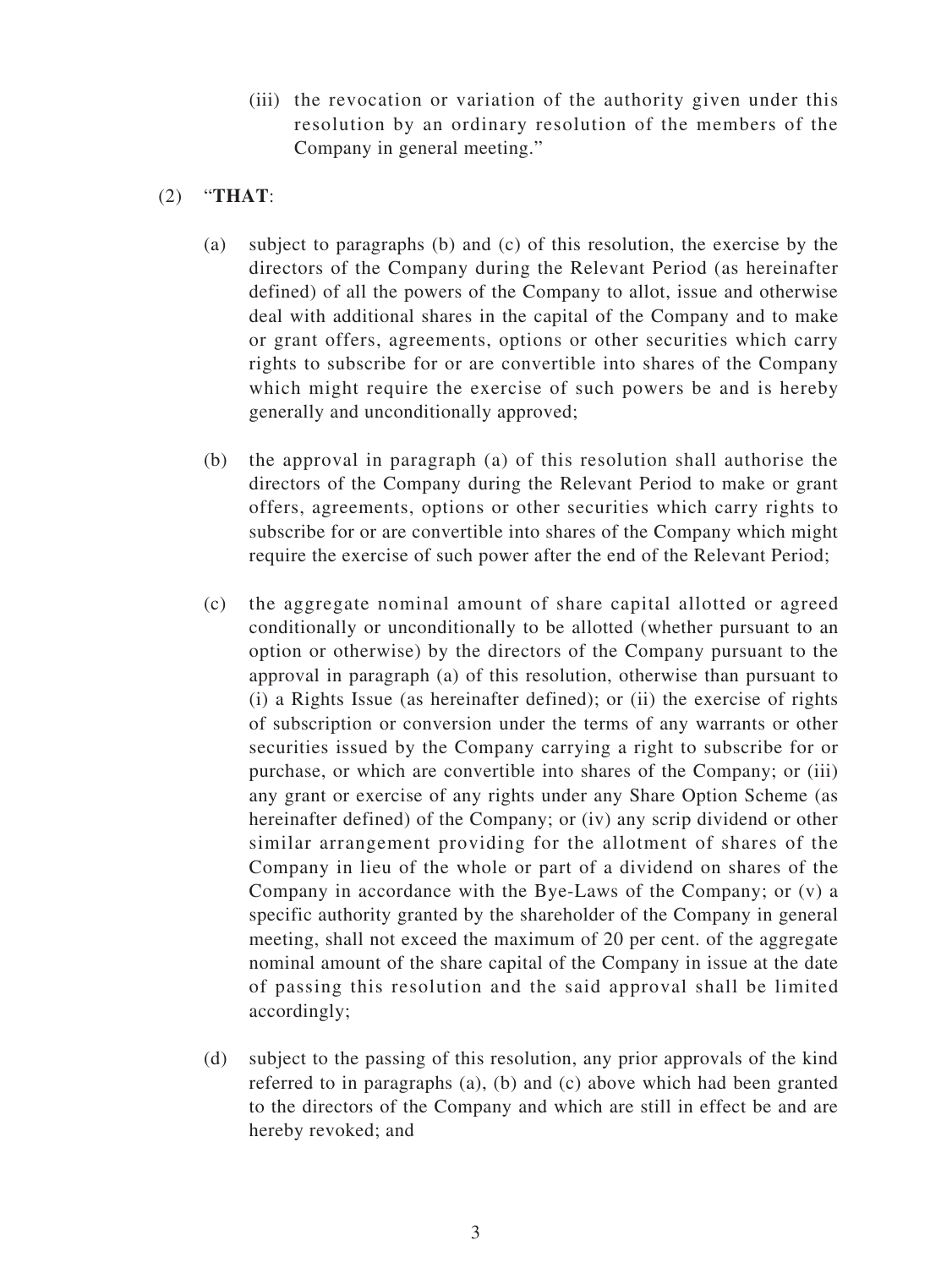- (e) for the purposes of this resolution,
	- (i) "**Relevant Period**" means the period from the date of passing this resolution until whichever is the earliest of:
		- (aa) the conclusion of the next annual general meeting of the Company;
		- (bb) the expiration of the period within which the next annual general meeting of the Company is required by its Bye-Laws or any applicable laws of Bermuda to be held; and
		- (cc) the revocation or variation of the authority given under this resolution by an ordinary resolution of the members of the Company in general meeting;
	- (ii) "**Rights Issue**" means an offer of shares of the Company, or offer or issue of warrants, options or other securities giving rights to subscribe for shares of the Company, open for a period fixed by the directors of the Company to holders of shares of the Company on the register of members of the Company (and, where appropriate, to holders of other securities entitled to the offer) on a fixed record date in proportion to their then holdings of such shares (or where appropriate, such other securities) (subject to such exclusions or other arrangements as the directors of the Company may deem necessary or expedient in relation to fractional entitlements or having regard to any restrictions or obligations under the laws of, or the requirements of, any recognised regulatory body or any stock exchange in any territory); and
	- (iii) "**Share Option Scheme**" means a share option scheme or similar arrangement for the time being, as varied from time to time, adopted for the grant or issue of rights to acquire shares of the Company to directors and employees of the Company and its subsidiaries and any other persons who, in the sole discretion of the board of directors of the Company, are eligible to participate in any such scheme or arrangement."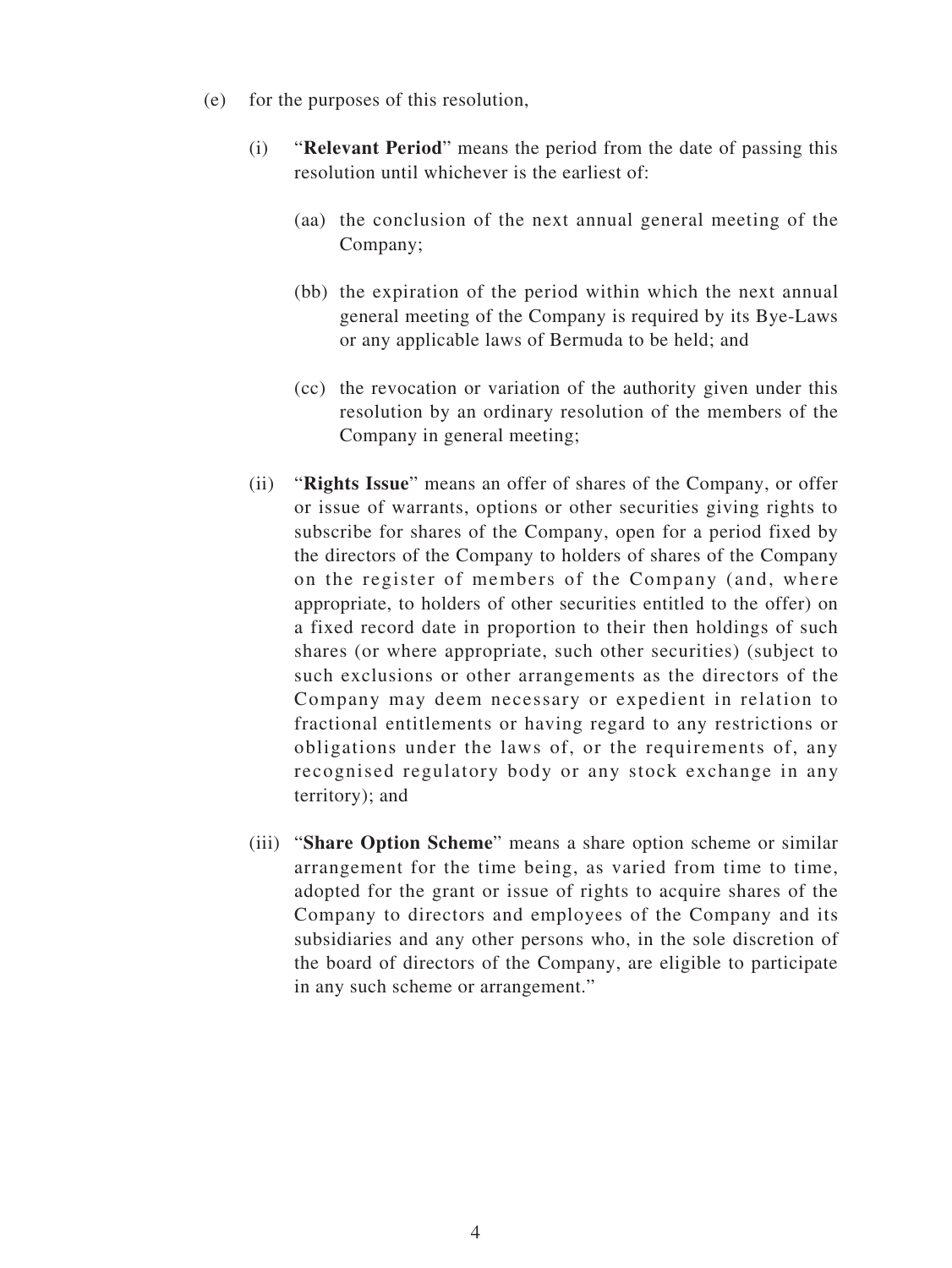(3) "**THAT** conditional upon the passing of resolutions numbered 4(1) and 4(2) above, the exercise by the directors of the Company of all the powers of the Company to allot, issue and otherwise deal with additional shares in the capital of the Company in accordance with the general mandate granted pursuant to resolution numbered 4(2) above be and is hereby extended by the addition thereto an amount representing the aggregate nominal amount of shares of the Company repurchased by the Company under the authority granted pursuant to resolution numbered 4(1) above provided that such amount shall not exceed 10 per cent. of the aggregate nominal amount of the share capital of the Company in issue at the date of passing of the said resolution numbered 4(1)."

## By Order of the Board **HING LEE (HK) HOLDINGS LIMITED Wong Kit Wai** *Company Secretary*

Hong Kong, 14 April 2022

*Notes*:

- (a) Taking into account the recent development of the epidemic caused by novel coronavirus pneumonia (COVID-19), the Company will implement the following prevention and control measures at the AGM against the epidemic to protect the Shareholders from the risk of infection:
	- (i) Compulsory body temperature check will be conducted;
	- (ii) Every Shareholder or proxy is required to wear surgical face mask throughout the AGM;
	- (iii) Every Shareholder or proxy is required to submit the health declaration form, which may be used for close contact tracing, if required;
	- (iv) No refreshment will be served and no corporate gift will be distributed; and
	- (v) Every Shareholder or proxy will be assigned a designated seat at the time of registration to ensure social distancing.

If Shareholder or proxy (a) do not comply with any of the precautionary measures referred to in (i) to (iii) above; or (b) with a body temperature of over 37.3 degrees Celsius; or (c) who are subject to health quarantine prescribed by the Government of Hong Kong will not be given access to the meeting venue. The Company reminds the Shareholders or proxies that they should carefully consider the risks of attending the AGM, taking into account their own personal circumstances. For the health and safety of Shareholders, the Company would like to advise Shareholders to exercise their right to vote at the AGM by appointing the Chairman of the AGM as their proxy and to return their proxy forms by the time specified above, instead of attending the AGM in person.